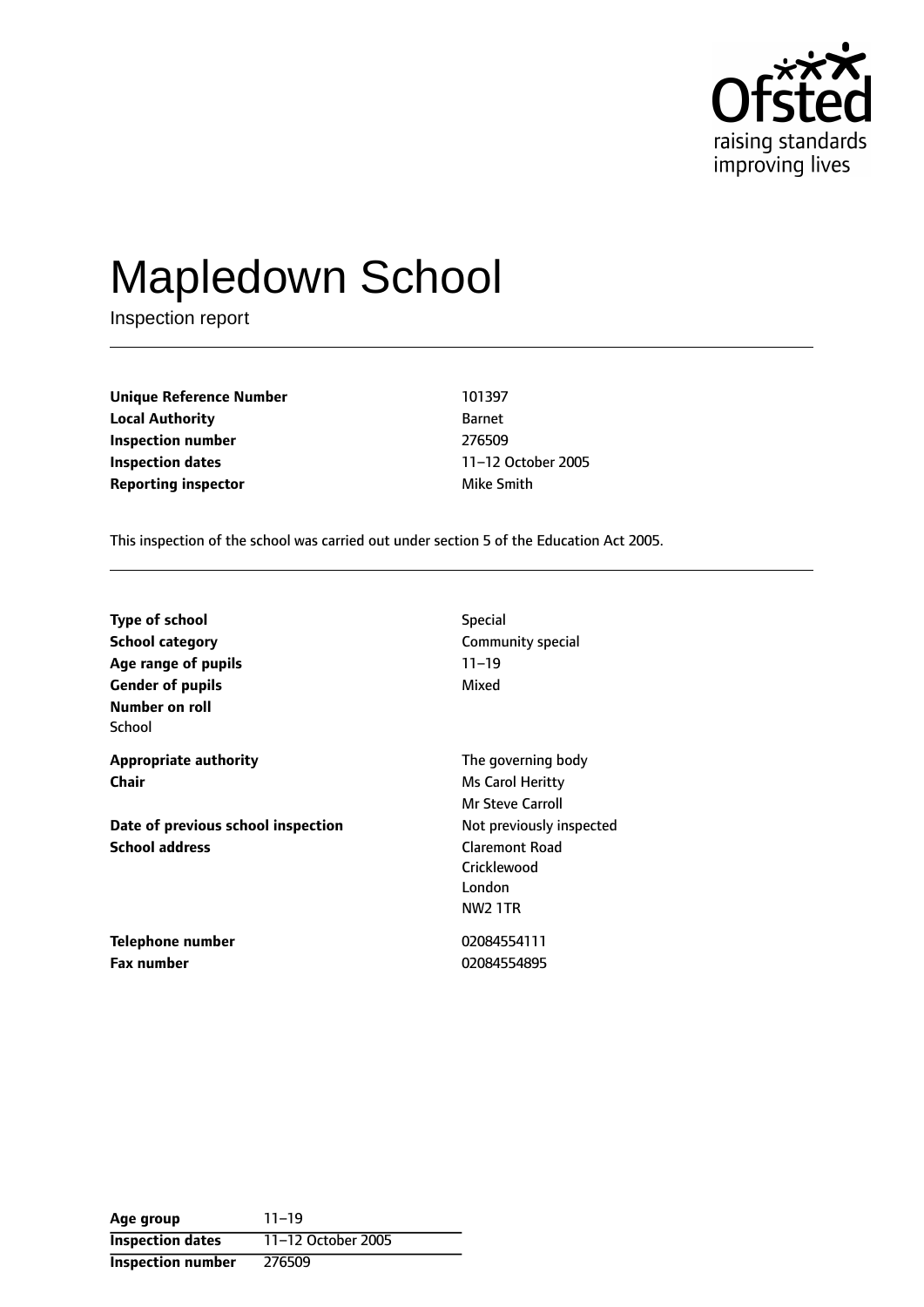.

© Crown copyright 2005

#### Website: www.ofsted.gov.uk

This document may be reproduced in whole or in part for non-commercial educational purposes, provided that the information quoted is reproduced without adaptation and the source and date of publication are stated.

Further copies of this report are obtainable from the school. Under the Education Act 2005, the school must provide a copy of this report free of charge to certain categories of people. A charge not exceeding the full cost of reproduction may be made for any other copies supplied.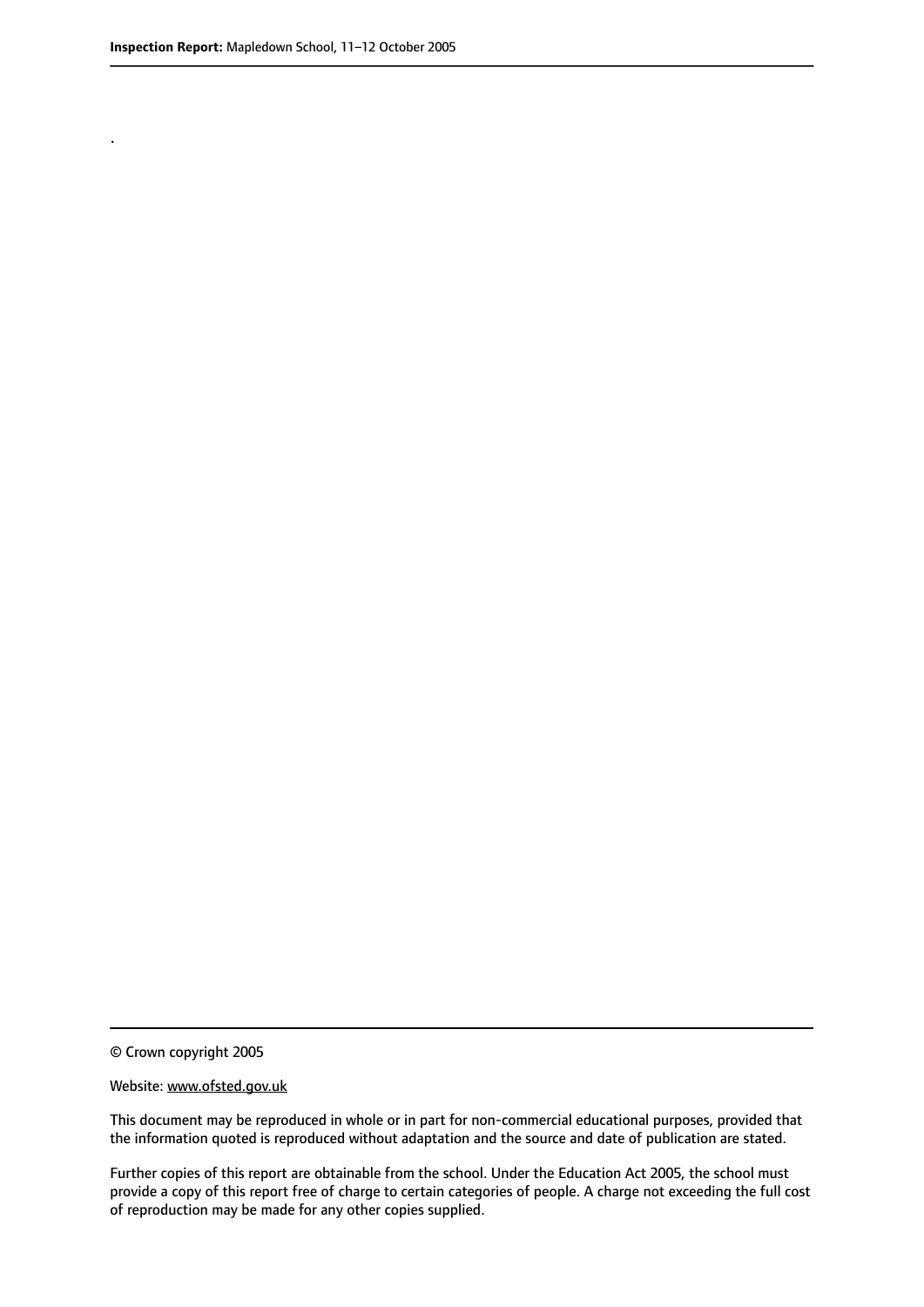# **Introduction**

One additional inspector carried out the inspection.

## **Description of the school**

Mapledown is situated in the London Borough of Barnet and admits students aged 11-19 with severe and complex learning difficulties. There are currently sixty-one students on roll mainly from within the borough, although students from outside may be offered a place if they meet the admission criteria. Students remain at the school until the end of the school year in which they are 19.All students have a statement of special educational needs and just under a half of students are from different ethnic minority backgrounds. Nineteen students do not have English as their first language, five students are asylum seekers and the local authority looks after one student.

## **Key for inspection grades**

| Grade 1 | Outstanding  |
|---------|--------------|
| Grade 2 | Good         |
| Grade 3 | Satisfactory |
| Grade 4 | Inadequate   |
|         |              |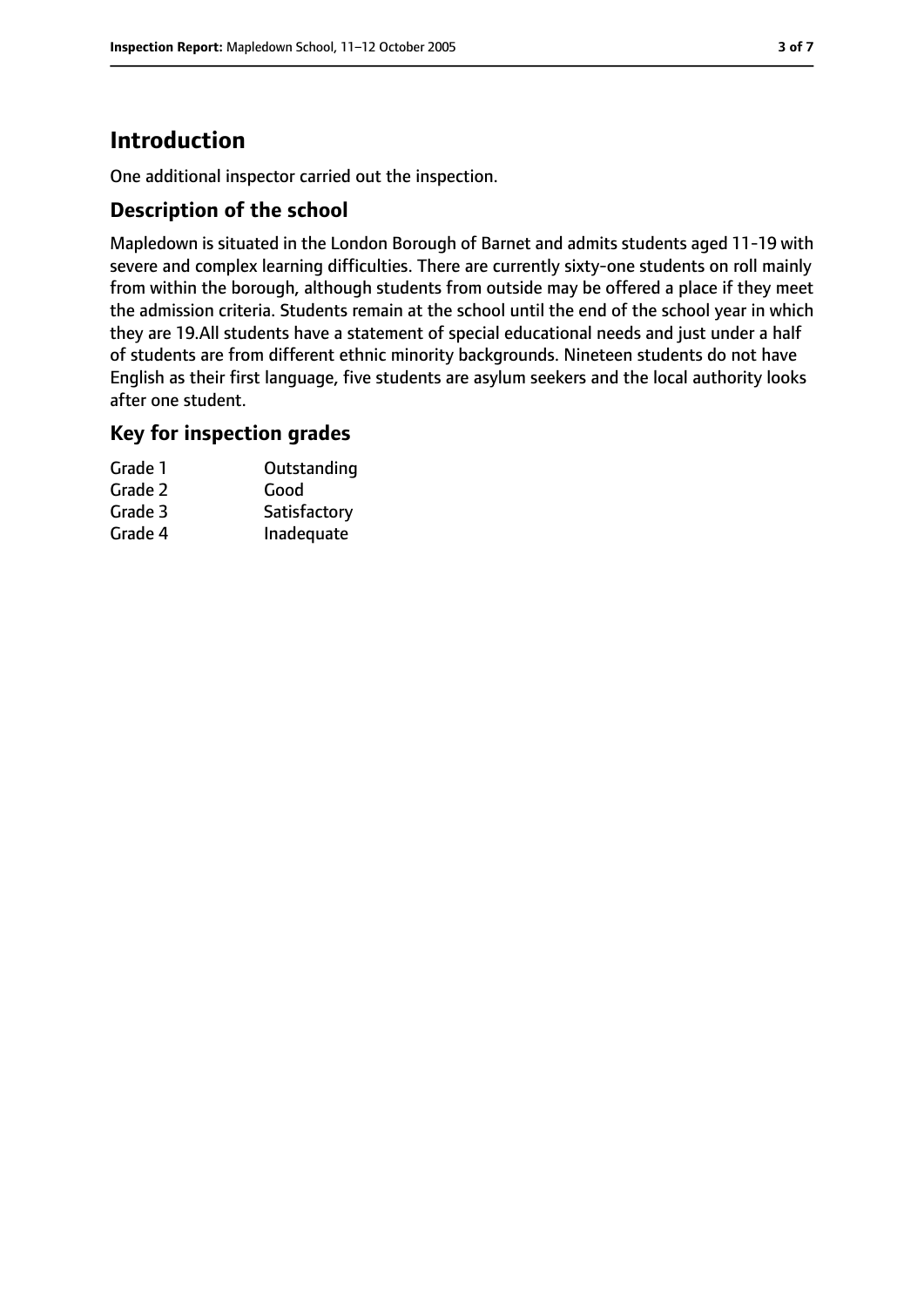# **Overall effectiveness of the school**

#### **Grade:**

## **What the school should do to improve further**

\* Clearly identify the work to be done to meet strands of student health, safety, enjoyment, contributions to social and employment understanding in all curriculum planning.

## **Achievement and standards**

**Grade:**

## **Personal development and well-being**

**Grade:**

# **Quality of provision**

## **Teaching and learning**

### **Grade:**

The school monitors the quality of learning and teaching closely and provides appropriate support and professional development for continual improvement.Learning is excellent because teaching, support, behaviour management and the assessment of learners' needs and consequent planning, is also excellent. Detailed knowledge of learner's needs, excellent relationships, team work and good humour ensure that the learning environment is of the highest quality. Lessons are very well prepared and offer appropriate challenge and motivation to all learners. Excellent use is being made of ICT and other resources to effectively support students' learning and to stimulate interest in their work. Students are always treated with respect and dignity and they receive ongoing praise for all their attempts and achievement. Learning support assistants provide excellent help to student's learning and personal development needs.

## **Curriculum and other activities**

### **Grade:**

The curriculum is excellent because it meets the needs of all learners and promotes their personal development really well. It is continually developing as learners' needs change and it gives an appropriate emphasis on student choice, communication, personal development and preparation for the next stage in their lives. Opportunities ensure that national requirements are met, as are the interests of the students. Post 14 and Post 16 provision provides an appropriate mix of core skills, personal development, work related opportunities, community involvement and the students understanding of life after school. Provision for literacy, numeracy, science, physical education, art and design, music and ICT is very good. In addition, there is an excellent range of activities available to students outside of lessons, including lunchtime and after school clubs at the adjacent secondary school. A useful audit of coverage in the areas of student health, safety, enjoyment and their contributions to social and employment understanding has been undertaken. While coverage is secure, curriculum planning does not clearly identify these areas so that student progress and achievement can be more accurately monitored and recorded.Every minute is viewed as a learning opportunity for students and all adults give generously of their time to stimulate and support student communication, learning and progress. Students confirmed they liked the choices on offer. They particularly liked riding the bikes and go-carts at lunchtime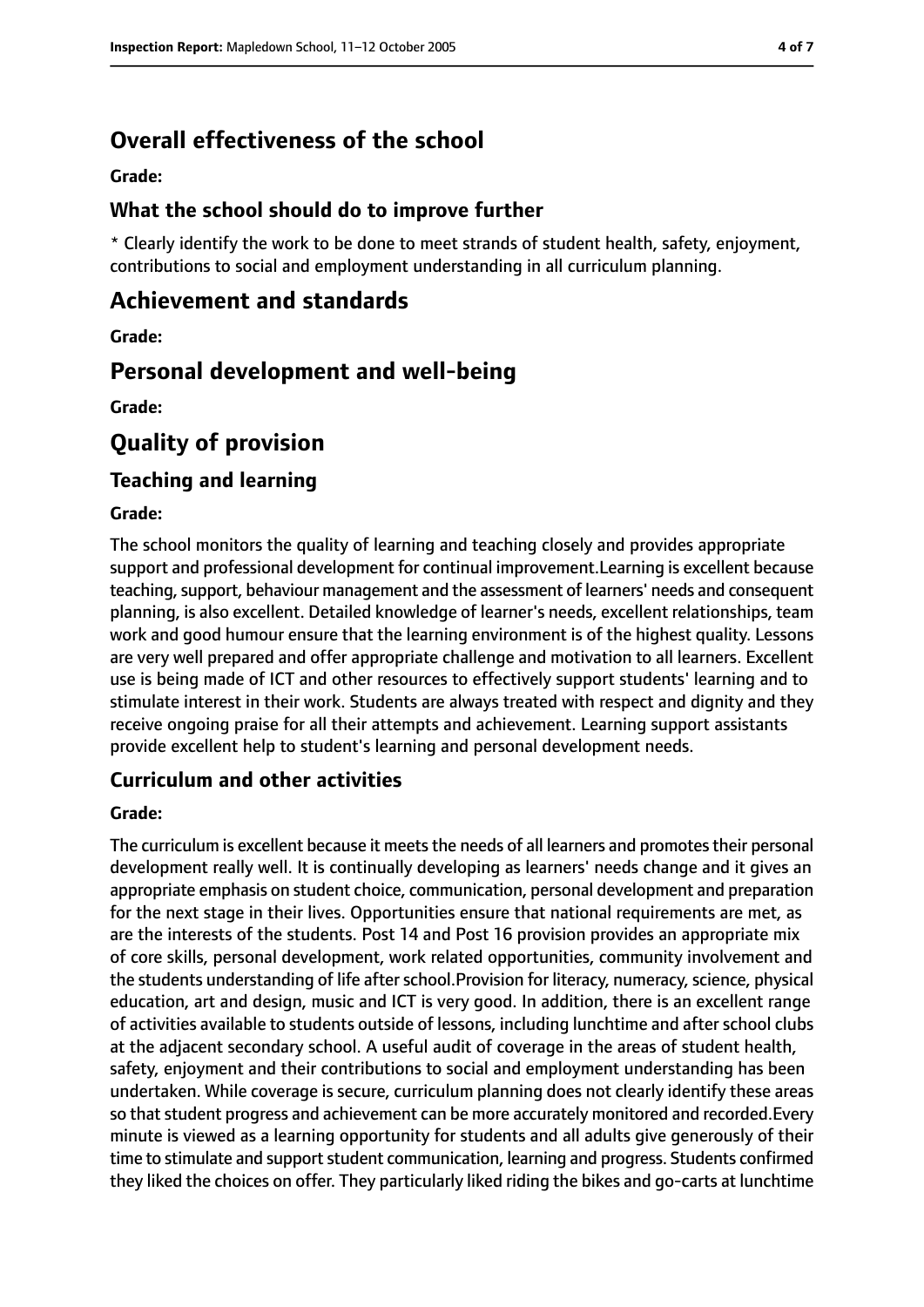and playing ball games in the extensive school grounds. The Asian film club and library activities are also popular.

## **Care, guidance and support**

#### **Grade:**

Students are exceptionally well cared for and the school has a clear commitment to promoting learners' health and safety. Learners' personal development and academic progress is closely monitored and recorded and forms the basis of planning for their improvement. Staff are vigilant in their supervision of students and assessments of the risks to students when engaged in activities are rigorously attended to. Students report that they can go and talk to any adult if they have any concerns and they will be listened to. Child protection procedures are effectively established and the school effectively works with parents and other support agencies to ensure the ever-changing needs of learners are met. Learners and parents receive appropriate advice and support regarding future options and if appropriate joint visits are arranged to help ensure there is successful transition to provision after school.

# **Leadership and management**

**Grade:**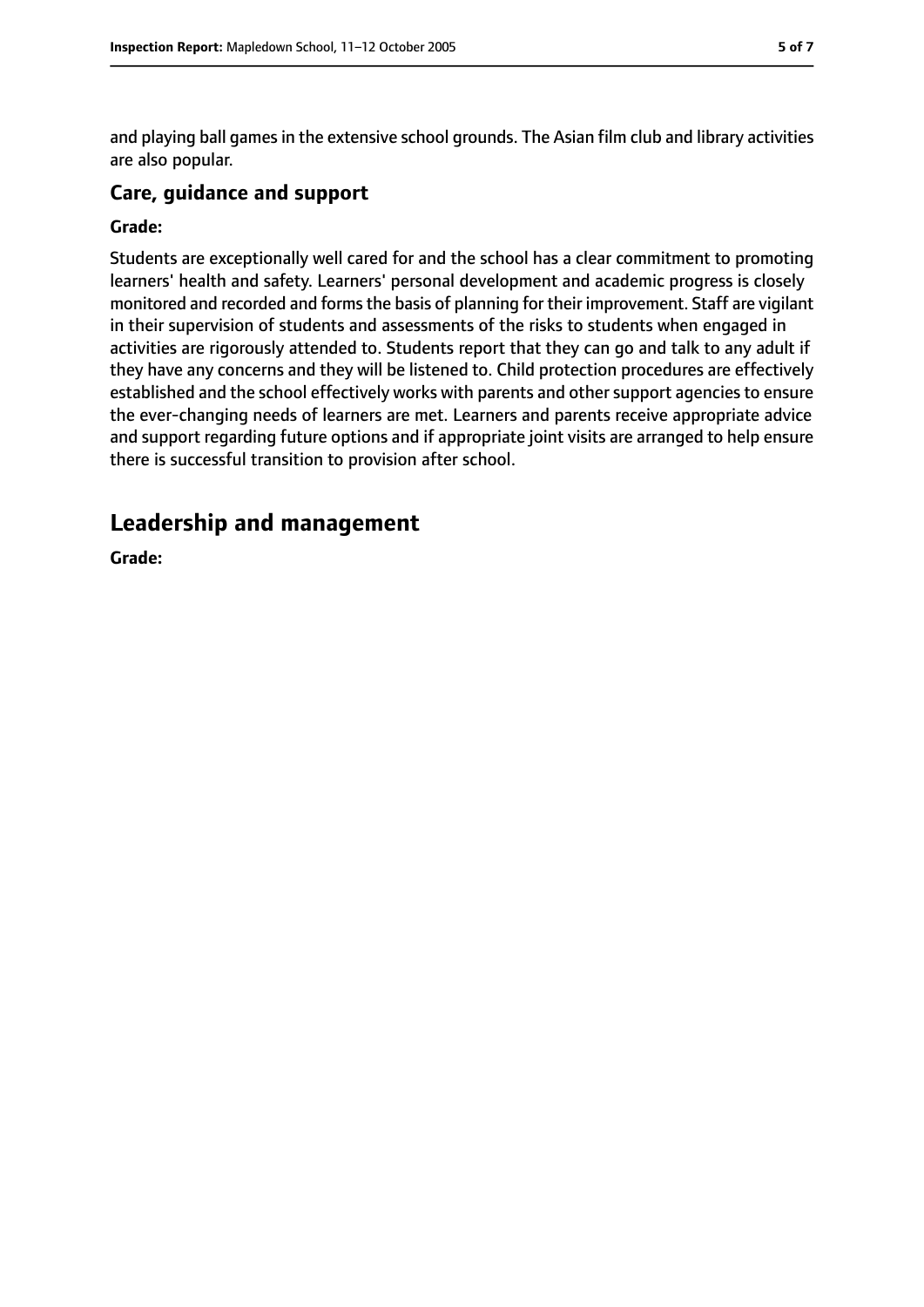**Any complaints about the inspection or the report should be made following the procedures set out in the guidance 'Complaints about school inspection', which is available from Ofsted's website: www.ofsted.gov.uk.**